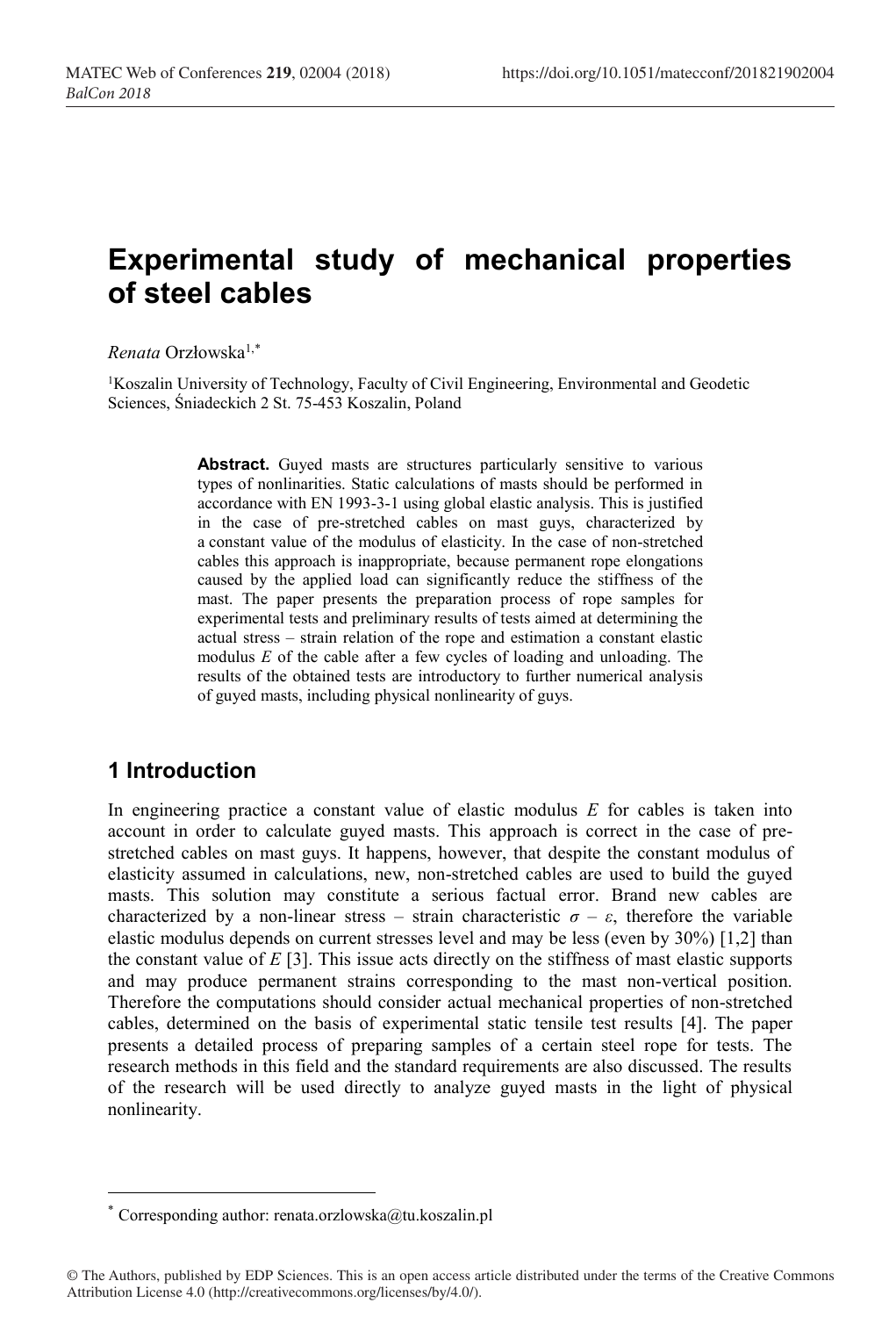## **2 Purpose and scope of the experimental research**

The experimental research was conducted on a spiral strand rope *–* type 1x37 of diameter equal 20.1 mm and a minimal breaking force equal 367 kN, stated by the manufacturer [5,6] (Fig.1).



**Fig. 1.** Rope accepted for the research: a) cross section, b) view of the tested rope.

The scope of the research included:

- Determination of the stress *–* strain characteristic during static tensile test based on measured values: force *–* elongation of cable,
- Finding the constant elastic modulus *E* of cable after a few cycles of loading and unloading,
- Determination of the real value of a cable breaking force.

#### **3 Preparation of the cable samples to research**

The current standard regulations [7] present recommendations for the cable samples to conform in a research, concerning the determination of the real value of a cable breaking force. In the case of spiral strand ropes, the minimal length of a sample depends on its nominal diameter, it should be equal 1000 mm, disregarding the rope termination at both ends. They should be anchored to make the anchorage resistance at least equal to the resistance of an anchored cable (Table 1).

| Nominal diameter of cable<br>mm)             | d<6 | 6 < d < 20 | $20 < d \leq 60$ | d > 60 |
|----------------------------------------------|-----|------------|------------------|--------|
| Minimal length of spiral<br>strand rope (mm) | 500 | 1000       | 50xd             | 3000   |

**Table 1.** The minimal length of a cable sample without anchorages.

Due to the possibility of placing a cable sample in a tensile test machine, an anchorage in the form of a conical bush using socketing was selected. The minimal dimensions of the conical bush based on guidelines [1,8] are shown in Fig. 2.



**Fig. 2.** Minimal dimensions of the conical bush.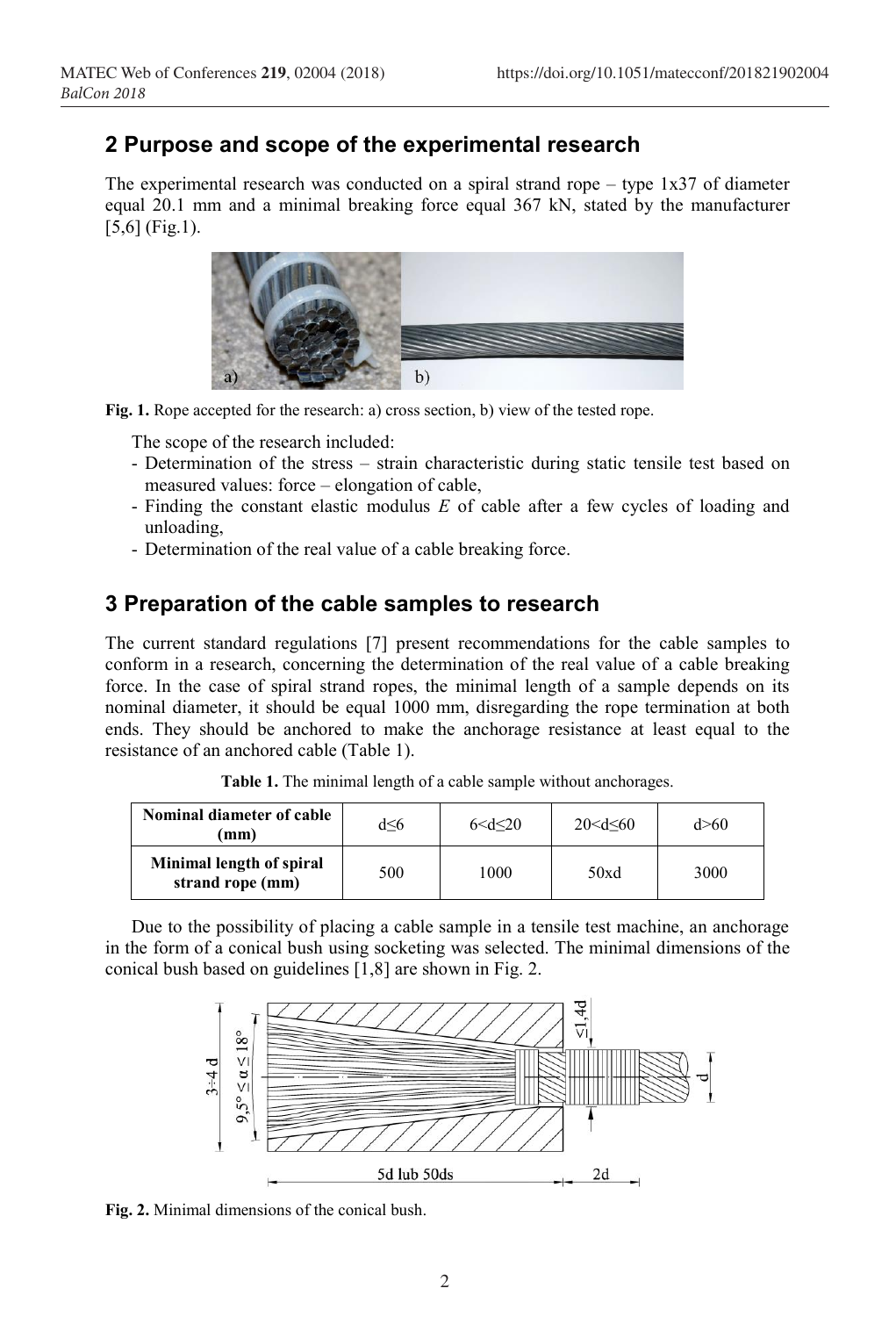According to [9], the width of the hole should be at least  $1.2d + 3$  mm. Fig. 3, shows geometrical dimensions of the samples prepared to the tests.



**Fig. 3.** Dimensions of cable sample to tests.

The conical bushes, anchoring the cable section prepared to tests were made of 355 steel grade. The original cold socketing compound named WIRELOCK (resin for conical sockets) was used as a socketing media. The preparation process of cable sample anchorage was performed according to the standard guidelines [8] and recommendations of the resin manufacturer's instructions [10]. After measuring and marking the length of a cable section to cut, separate sections on both ends should be secured to prevent their unlaying. For this purpose the serving bands were used. Before placing the cable in the bush it is necessary to perform the primary serving – best from a soft annealed iron wire of small diameter. In accordance with [10], primary serving should be applied at distance equal to the length of the bush basket, measured from the cable end and must be at least twice as wide as the minimal diameter of the rope. In order to unlay the end of the cable, one should pull the cable through the conical bush, remove the secondary servings at the end of the cable and unlay individual wires in such a manner that the ending of the cable would resemble a broom. In accordance with [8], the spreading angle should not be wider than  $45^{\circ}$  from the vertical axis of the cable, while according to the resin manufacturer's instructions [10], this angle should be limited to 30 degrees. Once the wires are bent they should be cleaned from grease and dirt. Before placing the broom into the bush, the wires should be completely dry. The conical bush should be put on the broom, in such a way that the base of the broom sticks out of the bush no more than half of the minimal diameter of the cable. It is very important to evenly distribute the wires in the bush basket.





According to [8], collinearity of the clamp rope should be ensured in relation to the bush on length equal three coils of cable. This length can be reduced by means of appropriate clamps. The bush should be secured before changing the location. The rope end in the form of a broom and the bush should be placed vertically in one axis. It is necessary to properly seal the hole of the bush prior to socketing (the resin should not be allowed to leak out). In accordance to [10], putty or plasticine should be used for sealing. The rope termination prepared this way is ready for socketing.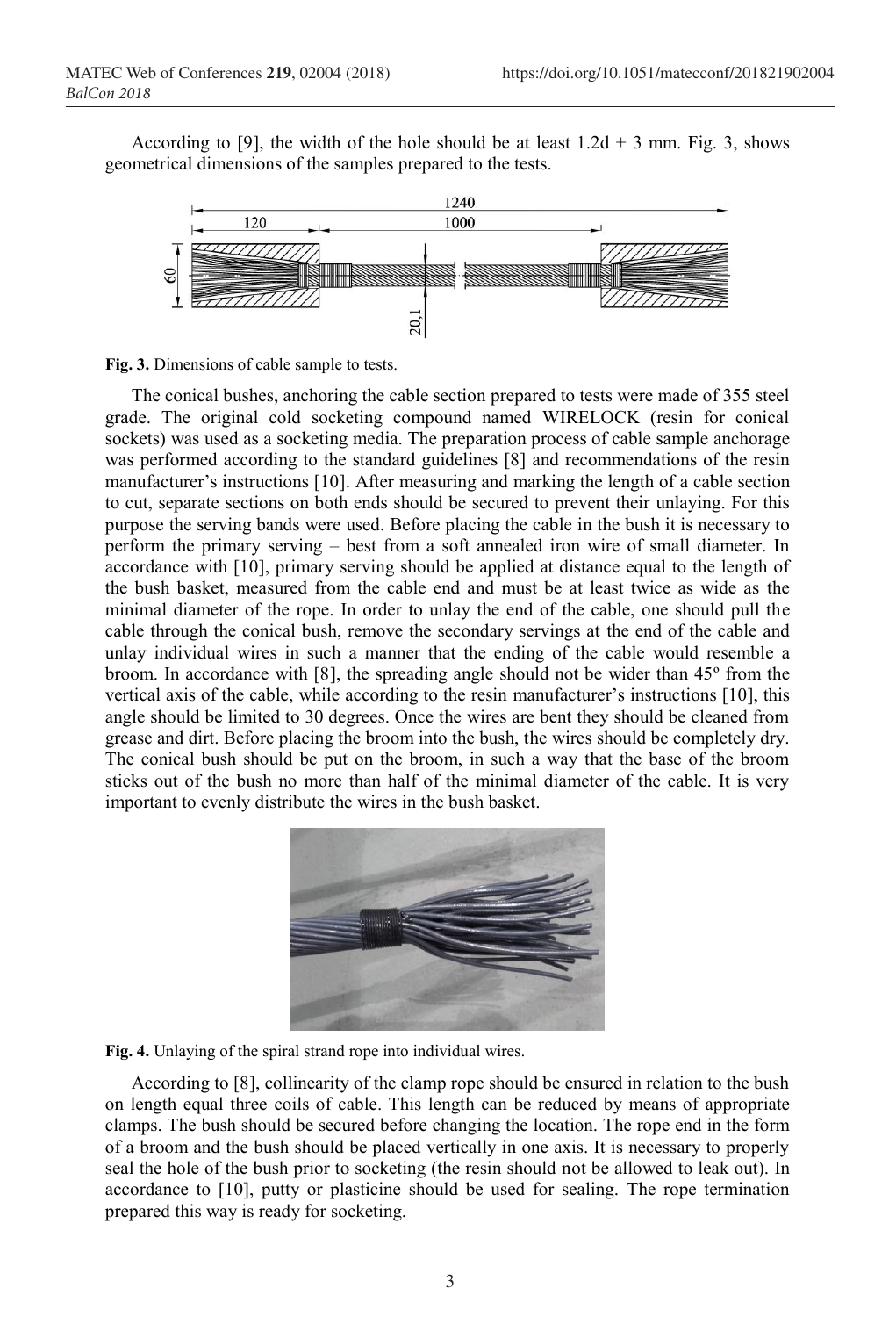

**Fig. 5.** The socketing of rope termination using WIRELOCK resin.

The procedure of conical bush socketing using WIRELOCK resin was done according to [8,10]. In order to do so, the two-containers socketing compound, consisting of polyester resin and granular compound in WIRELOCK technology were used in the tests. After mixing both components a chemical process, which begins a curing process of resin takes place. According to [10], mixing of all contents from both containers of the individual kit is required. After pouring all of the resin to the container with granular compound, one should thoroughly mix them for at least 120 second using a flat wooden paddle. After obtaining a homogeneous consistency of the mixture, one should slowly pour it into the conical bush until it is completely filled. It is especially important to maintain a sufficiently low pouring speed due to the possibility of the occurrence of air bubbles, which reduce the strength properties of resin. The socketing material should be appropriately fluid, in order to efficiently penetrate into any narrow crevices. During socketing, any leakage of resin from the conical bush should be carefully observed. In the case of leaks, it is required to stop them as well as to refill the resin loss in the conical bush. The bonding speed depends on the air temperature during socketing. The WIRELOCK resin congeals within 15 minutes at the temperature of 18ºC to 24ºC. An increase in temperature by 10ºC shortens the gelling time by approximately 50%, in turn a decrease in temperature by 10ºC lengthens the gelling time by approximately 100%. Rope termination should be motionless until it is possible to perform a scratch test, which involves scratching with a sharp object over the surface of the resin. The result of this test is accepted only if not more than a thin, bright-colored crack is visible on the surface. Before testing, the sealing material securing the resin from leaks must be removed from the bush. The resin component in the original phase, after mixing the ingredients occurs in the form of a dark blue *–* green liquid. After the curing process it is visible in the form of a bright green compact solid.



**Fig. 6.** WIRELOCK resin after the curing process.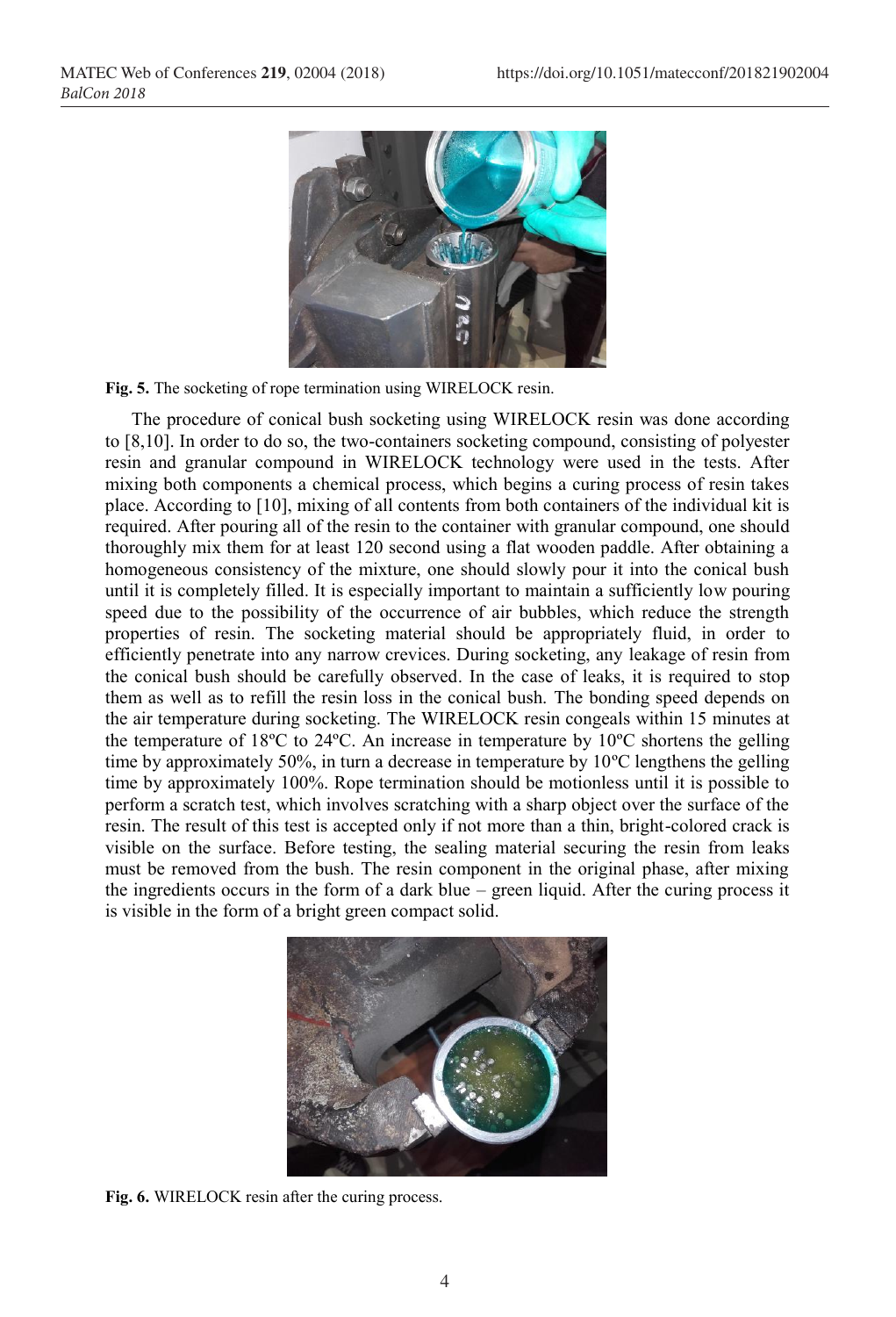

**Fig. 7.** Preparing the cables sample to tests.

### **3 Experimental tests on ropes**

Experimental tests were carried out on the Inspekt 600 testing machine shown in Fig. 8.



**Fig. 8.** View of the rope sample in tensile test machine.

First of all, experimental tests of longitudinal strains and elastic modulus of the rope were carried out. According to [11], the pre-stretching process of steel mast guys should be carried out by means of cyclical rope loading and unloading in the range from 10% to 50% of the breaking force. The test performance requires at least 10 cycles. The tested rope samples were loaded and unloaded 12 times at a rate of 1 kN/s. In order to eliminate the initial non-straightness, the tested rope sections anchored in the handles of the testing machine should be loaded with a preliminary force. In experimental tests, this value was taken at the level of 10 kN. The measurement of the force value from the tensile test machine in the conducted tests was read in a time interval equal to 0.5 s. Regardless of the exact graph of characteristic  $\sigma - \varepsilon$  from the testing machine, the elongations of the rope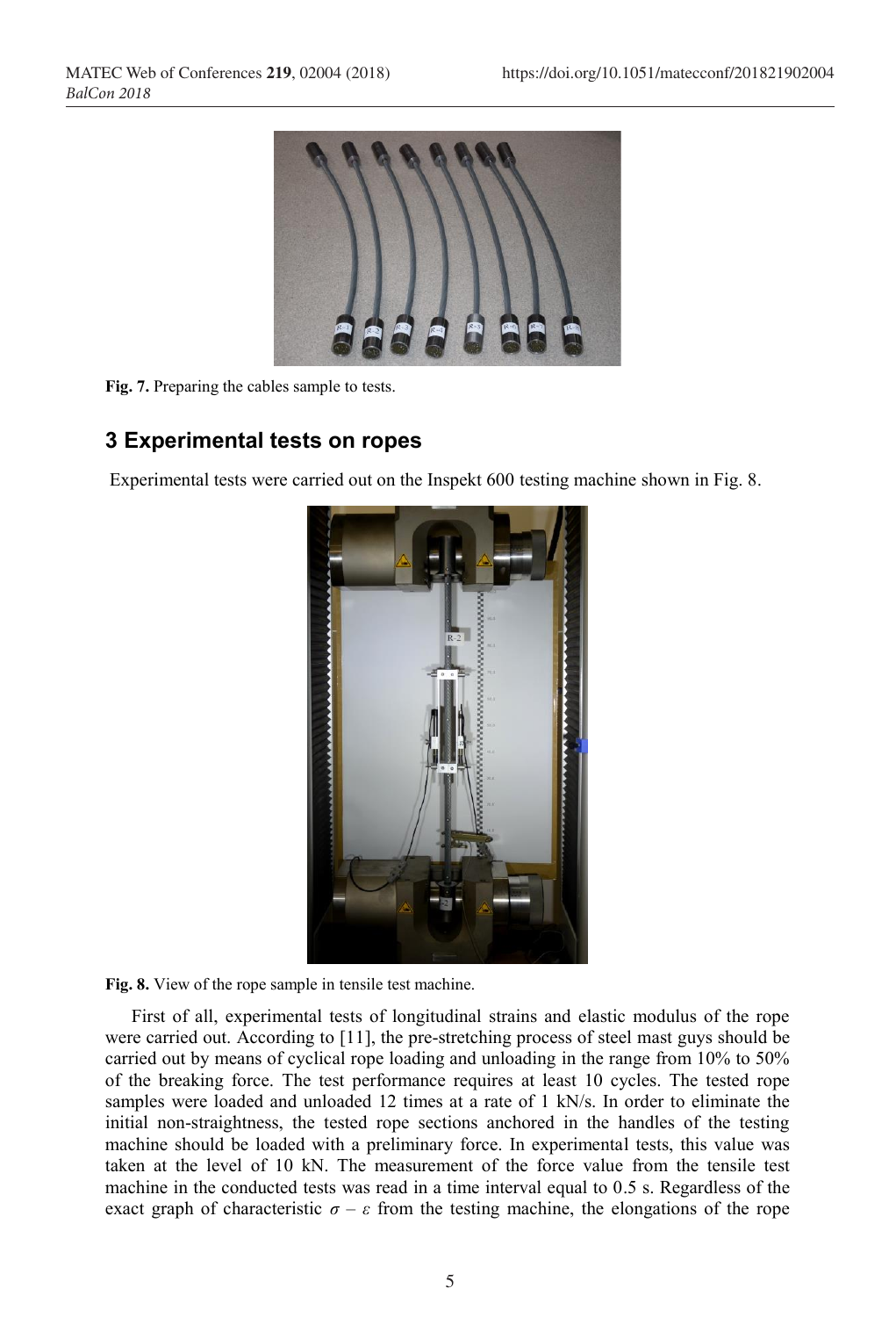samples were additionally measured using two extensometers with a nominal accuracy equal 0.001 mm. A measurement base on length 300 mm was assumed. Moreover, in order to determine the cable elongation, an optical image correlation system [12] was used. This system allows to measure element displacements produced by loading with the similar accuracy equal to accuracy of extensometers.

### **4 Results of experimental tests**

In order to determine the constant value of elasticity modulus *E* of the cable after its prestretching, the stress-strain characteristic  $\sigma - \varepsilon$ , shown in Fig. 9 was obtained in experimental tests.



**Fig. 9.** Graph of non-linear dependence stress-strain during cyclic loading and unloading.



**Fig. 10.** Graph of stretching the factory rope in two consecutive loading and unloading cycles.

The standard (constant) elasticity modulus *E* of the cable is referred to as  $E = tg(\alpha)$ . The real value of this modulus, determined by the tests after the pre-stretching (twelve times), is equal to 158,28 GPa for the R6 sample. Thus, the above dependence confirms a good compliance of the obtained results (the standard [3], the *E* material value of the considered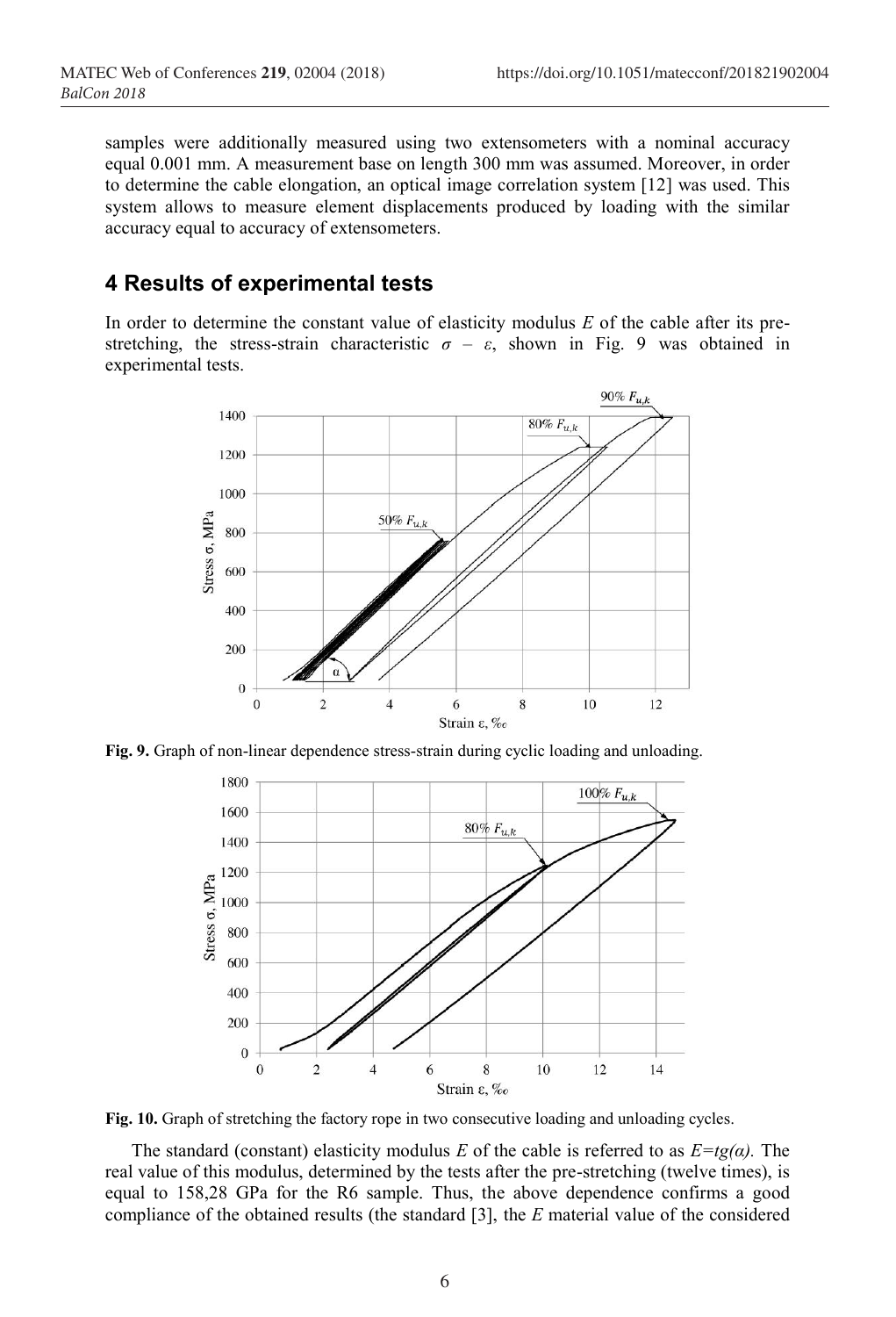type of ropes is equal  $150±10$  GPa). It can be observed on Fig. 9 that during the first rope loading, the stress – strain characteristic  $\sigma - \varepsilon$  is curvilinear, the curve graphs in the loading and unloading curves differ significantly. A rope, especially a new one, is permanently lengthen in the stretching process as a result of elimination of spaces between twisted wires in the cross section. Repeating loading and unloading of the cable causes its permanent elongations, which has an influence on a significant increase of elasticity modulus *E*. Fig. 10 shows the stress – strain characteristic  $\sigma - \varepsilon$ , obtained during the static tensile test based on measured values of force *–* elongation of the rope.

The rope stretching graph (Fig. 10) shows the non-linear dependence of  $\sigma - \varepsilon$ , of the tested sample under the influence of the applied load equal 80% of the nominal breaking force (in the first cycle) and 100% of this force (in the second cycle).



**Fig. 11.** Stages of destruction of a rope sample in an experimental test of the actual rope breaking force, obtained with the use an optical image correlation system [12].

Fig. 11 presents the process of breaking the sample in the test machine in order to determine the real cable breaking force. In the tensile process, a rope broke while reaching a force equal to 427 kN.

#### **5 Summary**

The paper describes the process of preparing samples of a particular specific steel rope for the experimental tests. The process of socketing the rope terminations with modern WIRELOCK resin guide is precisely described. The use of this technology guarantees high strength and a good adhesion to steel. The socketing process can be conducted in field conditions in the temperature range from  $+9^{\circ}C$  to 43 $^{\circ}C$ , without a necessity of using any additional improvement. A relatively short time to prepare resin for socketing and achieve full strength in the terrain is a great advantage. For this reason, the above-mentioned technology is increasingly used in industry and civil engineering around the world. The results obtained from the research concerning determination of the standard modulus value of rope deformation after initial pre-stretching, are similar to those provided by the rope manufacturer [5]. Comparing the obtained value of the modulus equal 158,28 GPa, it can be seen that it is range of the value assumed in the design computations  $(160\pm10 \text{ GPa}$ manufacturer's data, 150±10 GPa *–* standard [3]).

The actual breaking force of a cable with value 427 kN is greater than the nominal breaking force specified by the manufacturer (367 kN). The non-linear dependence of  $\sigma - \varepsilon$ of the tested rope sample, obtained during the static tensile test, is a characteristic of nonstretched cable. In this case, correct determination of standard elastic modulus of the cable must refer to a specific cable load level and it is therefore a variable value. It should be